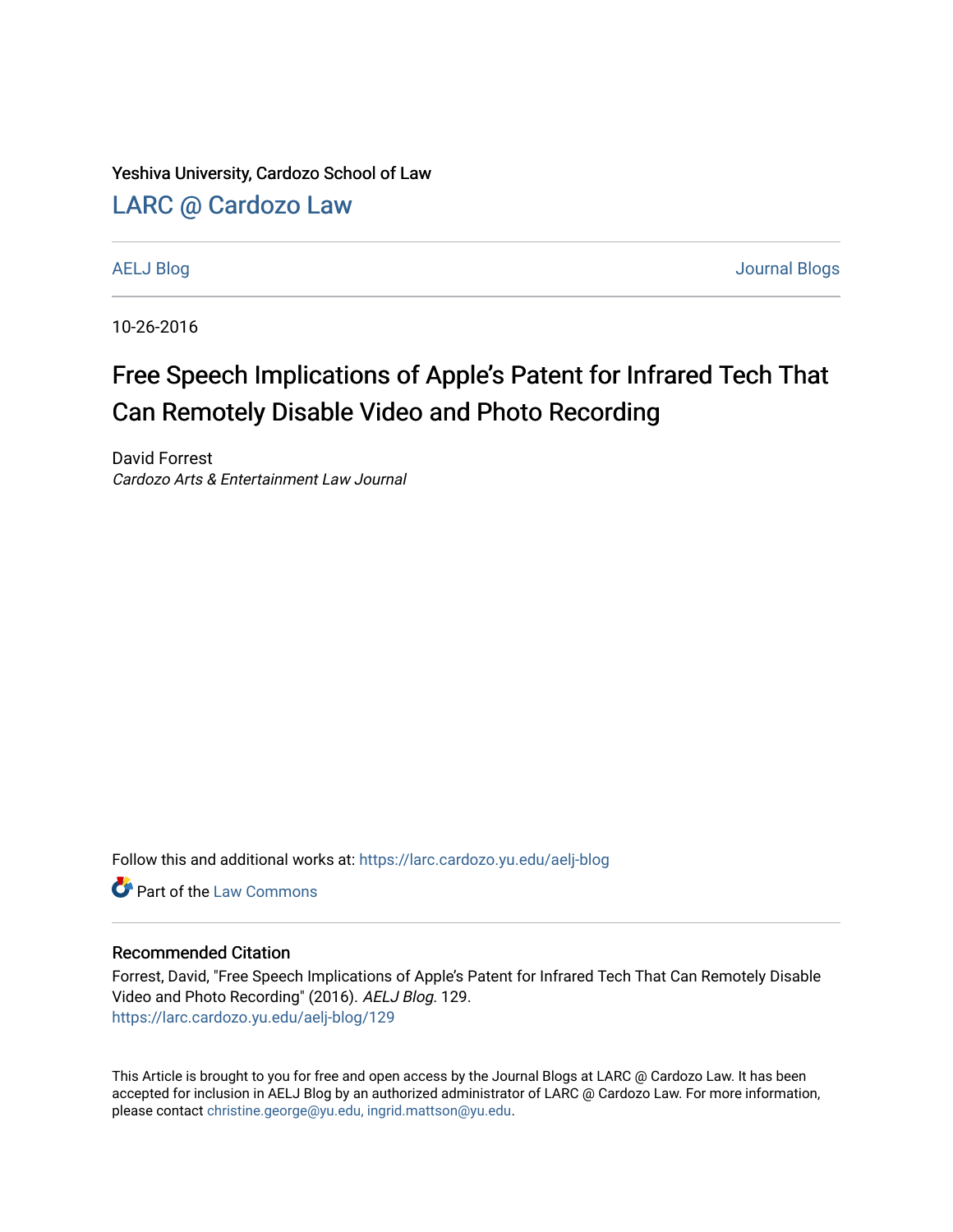# **Free Speech Implications of Apple's Patent for Infrared Tech That Can Remotely Disable Video and Photo Recording**

#### BY **[DAVID FORREST](https://cardozoaelj.com/author/davidforrest/)** / ON OCTOBER 26, 2016

Apple is accustomed to being a controversial pioneer in the tech world. Yet, a patent it was recently awarded is garnering more than the usual interest, and not for positive reasons. The patent entitled "[s]ystems and methods for receiving infrared data with a camera designed to detect images based on visible light,["\[1\]](https://cardozoaelj.com/2016/10/26/free-speech-implications-apples-patent-infrared-tech-can-remotely-disable-video-photo-recording/#_ftn1) essentially discloses a method for a smartphone's camera to receive data over infrared waves that could alter the functionality of an iPhone[.\[2\]](https://cardozoaelj.com/2016/10/26/free-speech-implications-apples-patent-infrared-tech-can-remotely-disable-video-photo-recording/#_ftn2) The patent drawing sheets suggest that the technology be used to disable photography and video capture at live concerts and theater events.<sup>[3]</sup> A theater or concert venue wishing to employ the technology can be equipped with an infrared transmitter which can emit an infrared signal instructing individual iPhones in the premises to disable video recording capabilities. $[4]$  At a first glance, this technology appears to be only a step from technology currently used to curtail bootlegging at live events, such as requiring patrons to place their cellphones in a pouch that prevents the phone from recording.<sup>[5]</sup> However, commentators instantly suspected that this technology was different, prompting some to ask whether the technology could eventually be used by the federal government or the police to block photo and video recording at a political protest or another sensitive event, making recording of these events impossible.<sup>[6]</sup> The use of the newly patented technology in this manner has the potential to affect our First Amendment right to free speech, while simultaneously affecting copyright law. However, a prospective litigant attempting to challenge the use of the technology on First Amendment grounds would face numerous challenges.

In order to satisfy the Article III's "Cases" and "Controversies" requirement, a litigant must demonstrate that they have standing to sue[.\[7\]](https://cardozoaelj.com/2016/10/26/free-speech-implications-apples-patent-infrared-tech-can-remotely-disable-video-photo-recording/#_ftn7) To establish Article III standing, an injury must be "concrete, particularized, and actual or imminent; fairly traceable to the challenged action; and redressable by a favorable ruling." $[8]$  Courts also recognize doctrines of mootness, ripeness, and political question as prudential limitations on Article III standing[.\[9\]](https://cardozoaelj.com/2016/10/26/free-speech-implications-apples-patent-infrared-tech-can-remotely-disable-video-photo-recording/#_ftn9) In *Clapper v. Amnesty International*, Amnesty International challenged a law that permitted federal government officials to acquire foreign intelligence information by intercepting communications between US citizens and those in foreign countries[.\[10\]](https://cardozoaelj.com/2016/10/26/free-speech-implications-apples-patent-infrared-tech-can-remotely-disable-video-photo-recording/#_ftn10) The plaintiffs alleged that their work engaged them in sensitive international communications with individuals who they believe are likely targets of surveillance, which in turn had a chilling effect on their communications[.\[11\]](https://cardozoaelj.com/2016/10/26/free-speech-implications-apples-patent-infrared-tech-can-remotely-disable-video-photo-recording/#_ftn11) The Supreme Court held that the plaintiffs' claims were too speculative and that allegations of future injury are insufficient to establish an injury in fact.<sup>[12]</sup> A plaintiff attempting to bring a case challenging the government's use of the new technology at this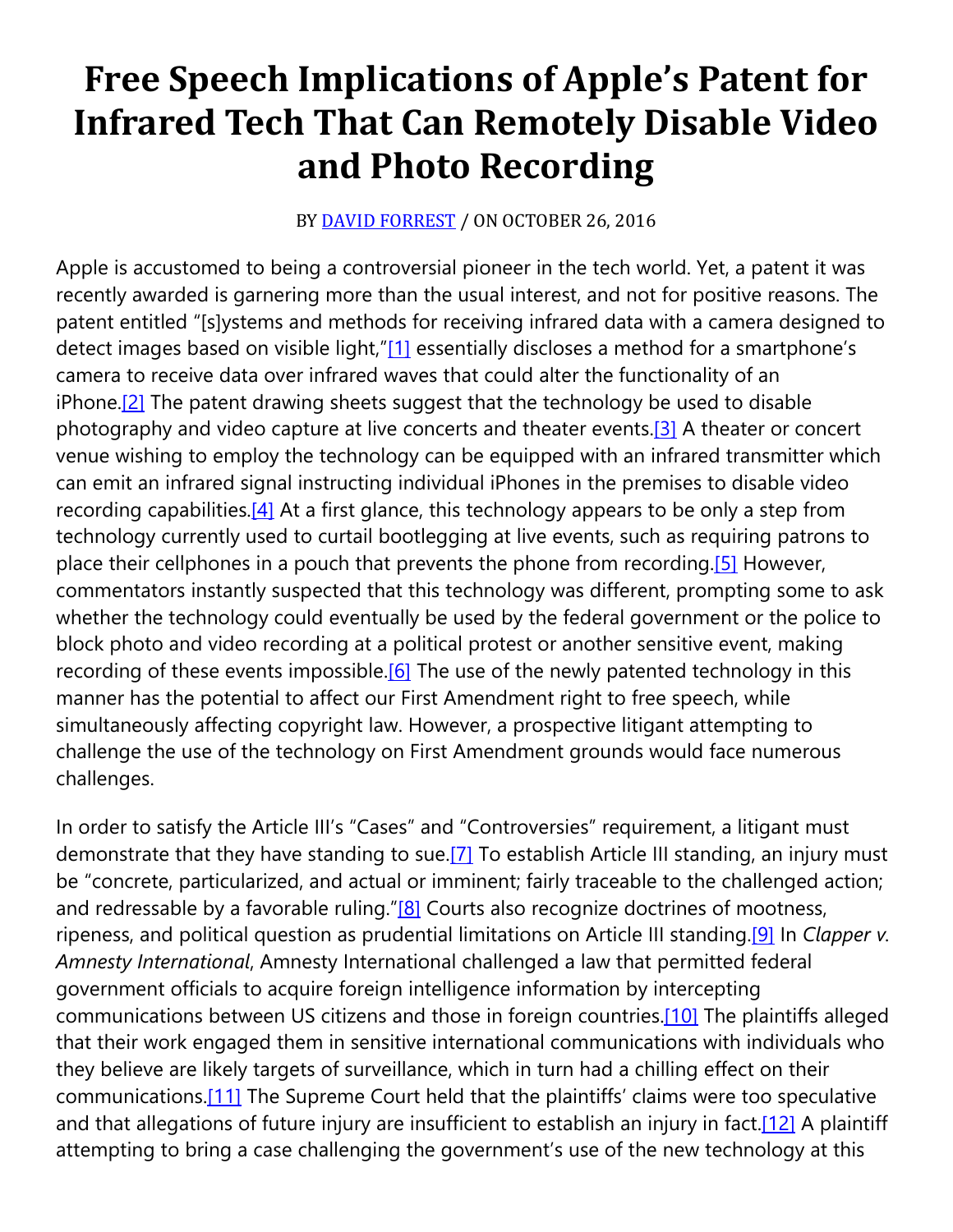time would lack standing for the same reasons that the plaintiffs in *Clapper* lacked standing, allegations of potential future injury are insufficient for purposes of Article III standing[.\[13\]](https://cardozoaelj.com/2016/10/26/free-speech-implications-apples-patent-infrared-tech-can-remotely-disable-video-photo-recording/#_ftn13)

Additionally, the prudential limitation of ripeness would remove standing in any case brought at this time. A case is not ripe if the dispute is insufficiently developed and is instead too remote or speculative to warrant judicial action[.\[14\]](https://cardozoaelj.com/2016/10/26/free-speech-implications-apples-patent-infrared-tech-can-remotely-disable-video-photo-recording/#_ftn14) In *Laird v. Tatum*, the United States Supreme Court dismissed for lack of ripeness a claim in which the plaintiff accused the U.S. Army of alleged unlawful "surveillance of lawful civilian political activity.["\[15\]](https://cardozoaelj.com/2016/10/26/free-speech-implications-apples-patent-infrared-tech-can-remotely-disable-video-photo-recording/#_ftn15) The Court determined that the plaintiffs' claims of a "chilling effect" on the exercise of their First Amendment rights rested on fear of future punitive action based on results of surveillance and the "speculative apprehensiveness" that the army may misuse the information in a way that would directly harm the plaintiffs and did not amount to objective current harm.<sup>[16]</sup>

Although the federal government and its agents do not have access to the technology at this point, it is easy to imagine a hypothetical scenario in which an officer of the federal government utilizes the infrared technology to prevent iPhones from recording at a sensitive event. However, even if this scenario existed, a court would dismiss a suit challenging the government policy preventing iPhones from recording, as it "leave[s] open ample alternative channels for communication of the information" as required by the First Amendment.<sup>[17]</sup> Though some iPhone users may not see other smartphones as reasonable alternatives to an iPhone, the fact is that other smartphones are capable of recording videos and taking pictures. As long as the infrared technology's reach is limited to iPhones, consumers may avoid a conflict by purchasing another brand of smartphone. Moreover, the traditional media news networks provide yet another reasonable alternative. While Apple's newly patented technology capable of preventing iPhones from recording video is certainly troubling, its use does not violate the First Amendment.

*David Forrest is a second-year law student at Benjamin N. Cardozo School of Law and a Staff Editor of the Cardozo Arts & Entertainment Law Journal.*

[\[1\]](https://cardozoaelj.com/2016/10/26/free-speech-implications-apples-patent-infrared-tech-can-remotely-disable-video-photo-recording/#_ftnref1) U.S. Patent No. 9,380,225 (issued Jun. 28, 2016).

[\[2\]](https://cardozoaelj.com/2016/10/26/free-speech-implications-apples-patent-infrared-tech-can-remotely-disable-video-photo-recording/#_ftnref2) *See* Kevin A. Rieffel, *Can Apple's New Infrared Patent Really Disable Your iPhone?* IP Watchdog (July 6, 2016) http://www.ipwatchdog.com/2016/07/06/apple-infrared-patentdisable-iphone/id=70605/.

[\[3\]](https://cardozoaelj.com/2016/10/26/free-speech-implications-apples-patent-infrared-tech-can-remotely-disable-video-photo-recording/#_ftnref3) *See* U.S. Patent *supra* note 1 at sheet 5.

[\[4\]](https://cardozoaelj.com/2016/10/26/free-speech-implications-apples-patent-infrared-tech-can-remotely-disable-video-photo-recording/#_ftnref4) *See* Rieffel, *supra* note 2.

[\[5\]](https://cardozoaelj.com/2016/10/26/free-speech-implications-apples-patent-infrared-tech-can-remotely-disable-video-photo-recording/#_ftnref5) *See e.g.* Geoff Edgers, *Alicia Keys is done playing nice. Your phone is getting locked up at her shows now.*, The Washington Post (June 16, 2016) https://www.washingtonpost.com/entertainment/alicia-keys-is-done-playing-nice-your